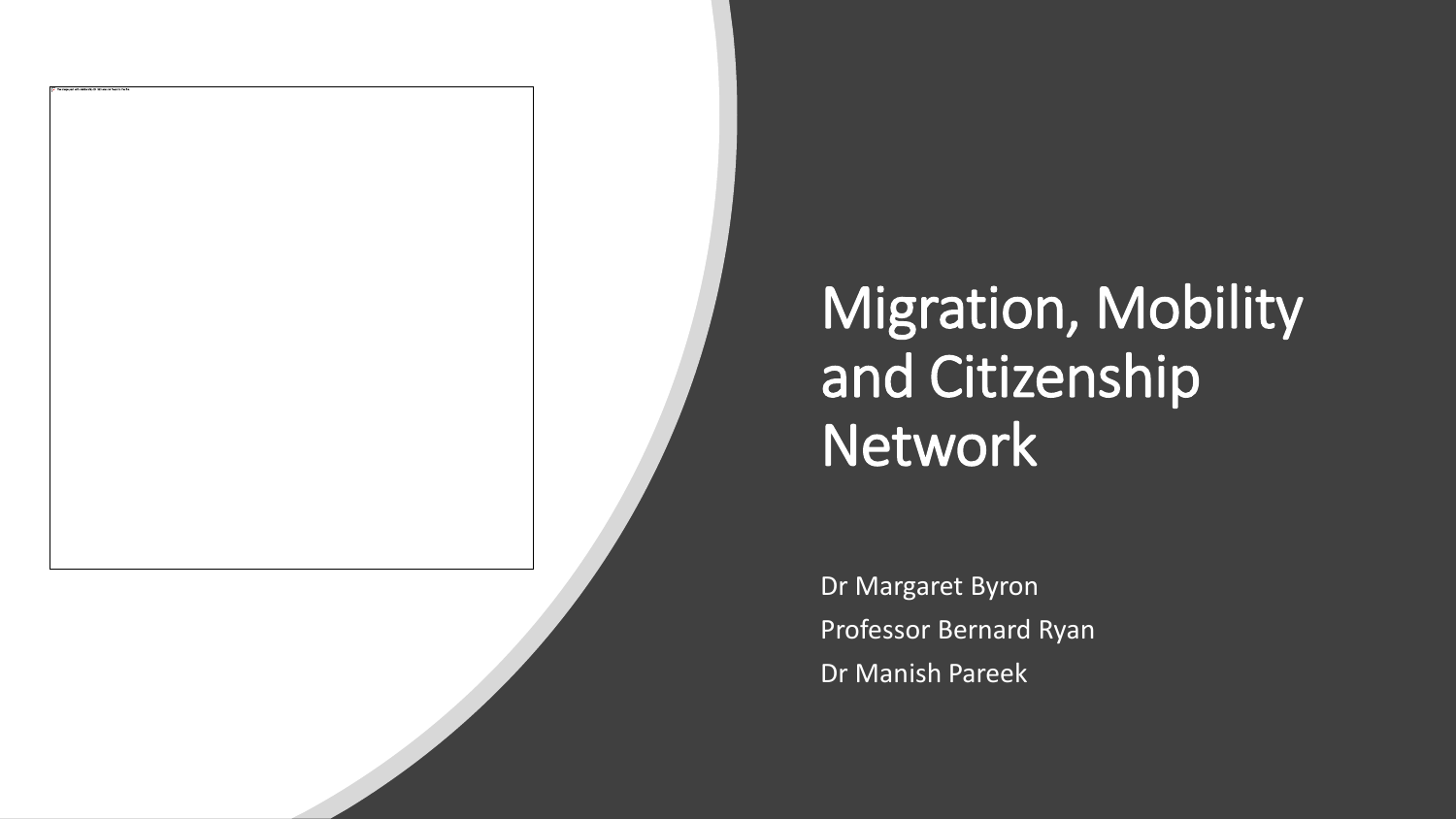### Scope

- Broad theme is migration and mobility, including citizenship rights
- Aim is to develop interdisciplinary research
- Leicester as a place of migration the starting-pint
- A particular focus on migration and health and wellbeing
- Hope to develop research on Commonwealth migration and proof of status
- Open call to be issues for other interdisciplinary ideas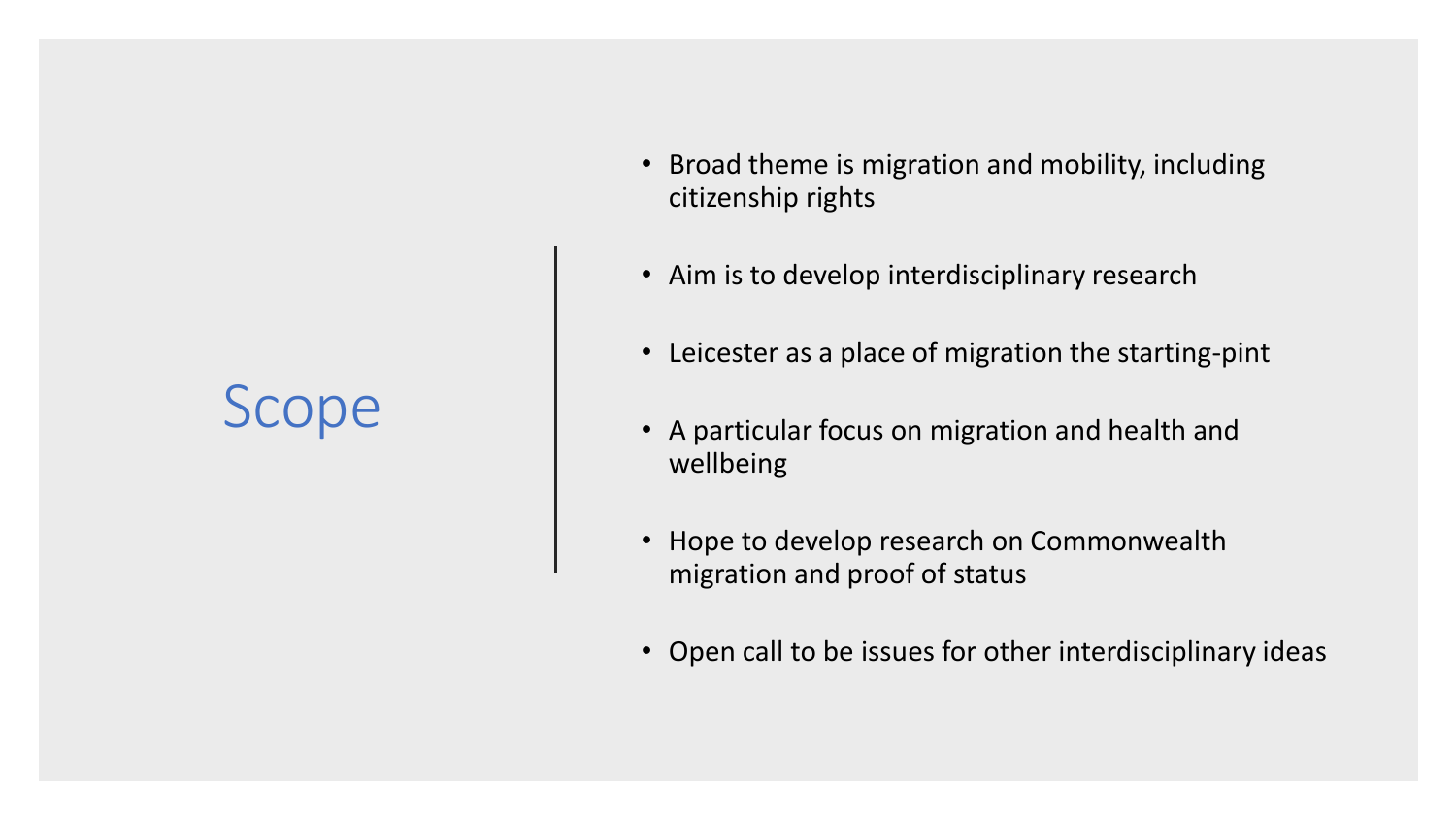# **Organisation**

- Approved by LIAS with £30 k funding for academic years 2019-20 and 2020-21
- Steering committee (currently)
	- 4 members from College of Life Sciences
	- 4 members from College of Social Sciences, Arts and Humanities
	- 3 members from College of Science and Engineering
	- 2 members from University research teams
- Core group:
	- Margaret Byron (Geography)
	- Manish Pareek (Infection, Immunity and Inflammation)
	- Bernard Ryan (Law)
	- Fatimah Wobi (RA Network administrative support)
- External advisory committee to be appointed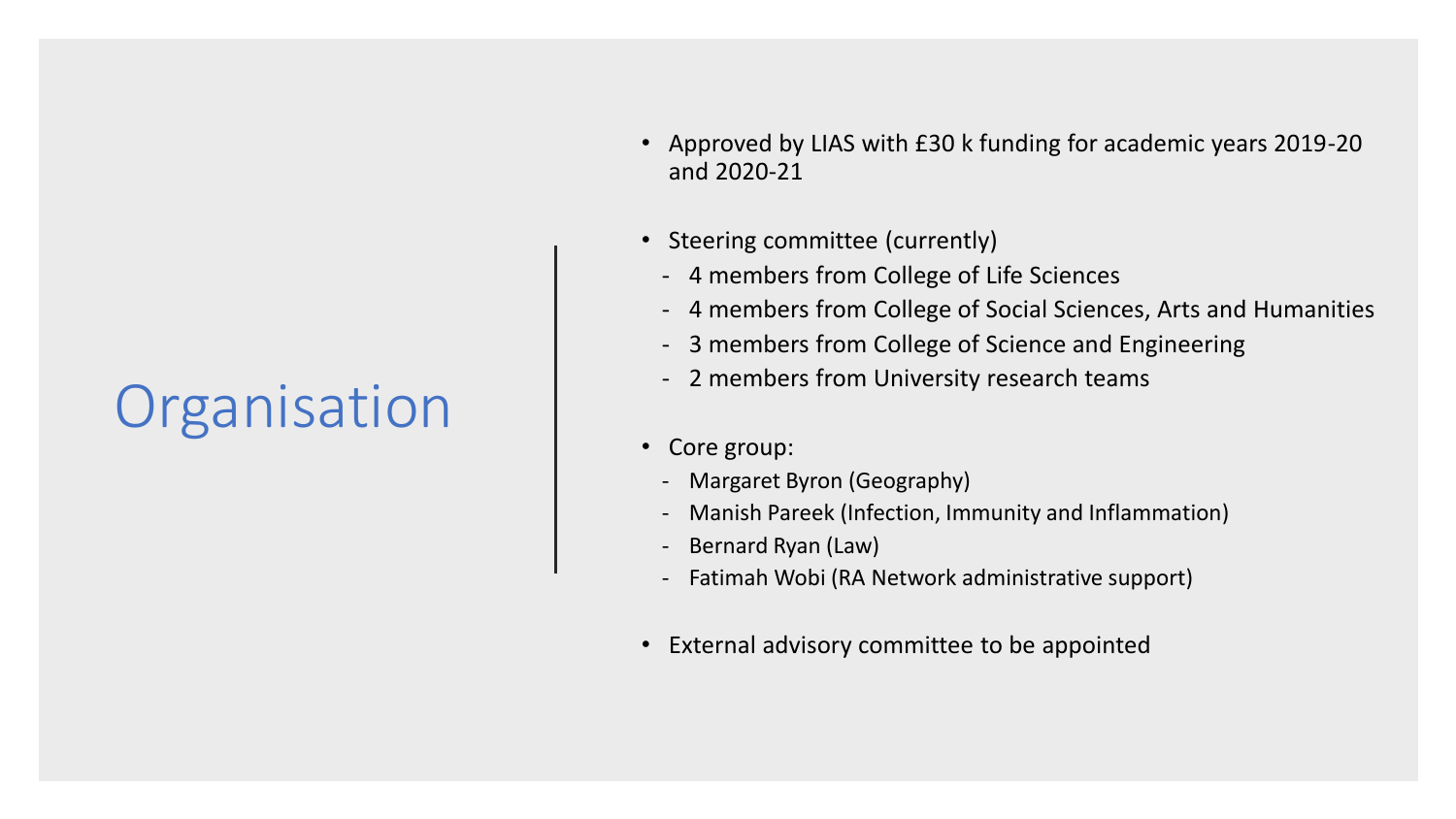#### **Activities**

- Primary goal to foster innovative grant applications, based on interdisciplinary teams
- In some areas, we have already identified potential research teams
- The purpose of the open call is to identify further interesting and viable research ideas
- We expect both engagement and dissemination involving migrant groups and other stakeholders in Leicester/ East Midlands and nationally
- Empirical and policy-focused research likely to be central
- Other scholarly activity may emerge, including workshops/ conferences, publications